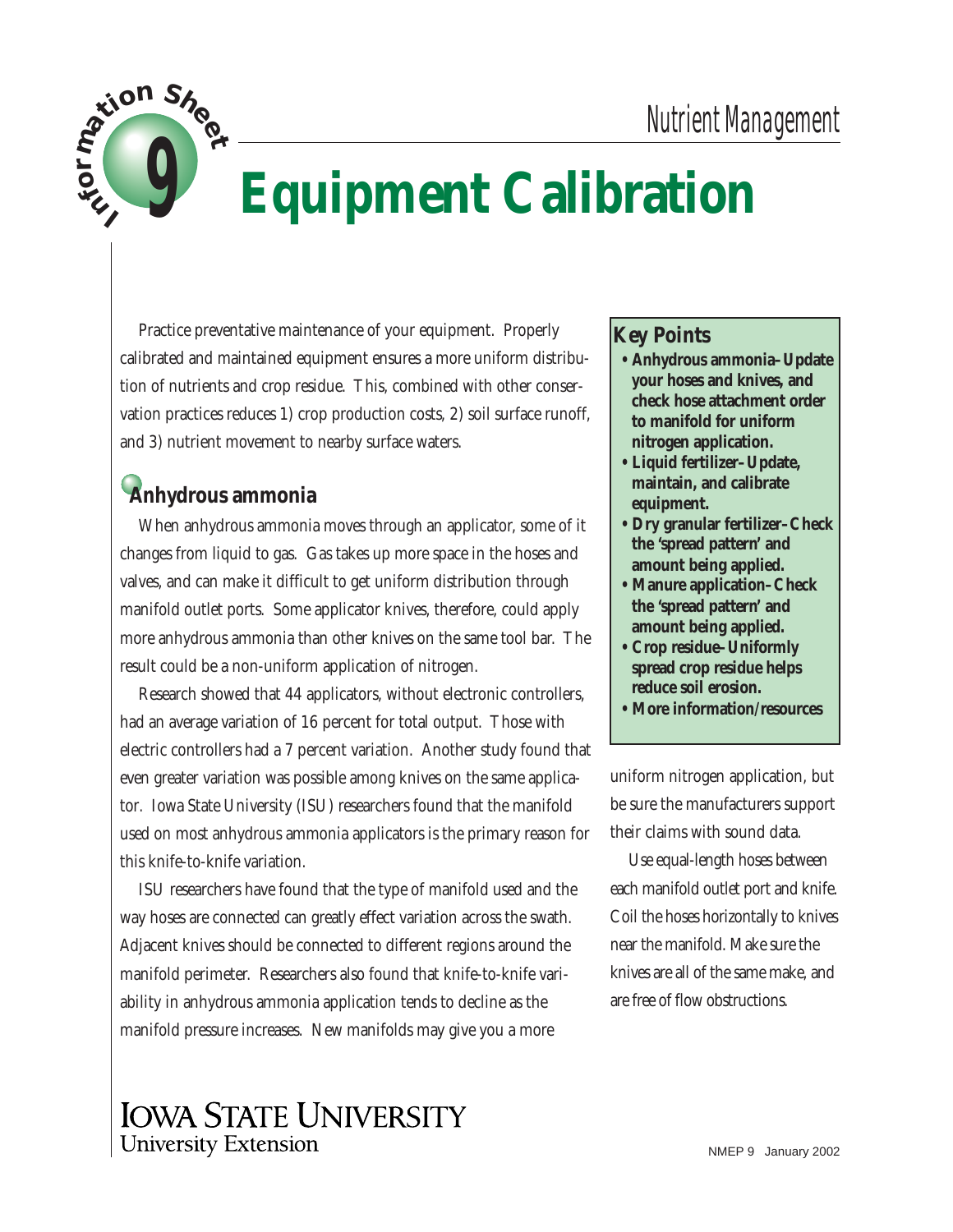# **Liquid fertilizer**

Update, maintain, and calibrate equipment.Sprayers that have not been maintained or updated may have problems delivering an adequate flow of liquid nitrogen. Pumps that generate a flow of less than 40 gallons per minute and distribution hoses to boom sections that measure one-half inch or less in inside diameter are probably inadequate on larger sprayers. Centrifugal or roller pumps may not be capable of delivering the high-capacity flows that are necessary, without being overhauled or replaced. Rinse and clean application equipment at the end of each day.

# **Dry granular fertilizer**

Check the 'spread pattern' and amount being applied. The physical properties of dry fertilizer can vary widely. Granular material is typically applied with a spinner spreader or customapplied with a pneumatic spreader. Since larger particles are thrown further than small particles, a product of uniform size should be used to achieve a consistent application pattern. Test the spreader for uniform material distribution across the application zone, as well as the application rate (pounds per acre).

# **Manure application**

Check the 'spread pattern' and amount being applied (gallons or tons per acre). Applying manure (liquid or dry) isn't a simple task. To protect surface water quality and reduce commercial fertilizer costs, prepare and follow a nutrient management plan (see NMEP 8, Nutrient Management Plan). Sample and test the manure for nutrients, then apply to fields based on soil test results and the nitrogen (N), phosphorus (P), and potassium (K) requirements of the crop to be planted (see NMEP 3, Manure Resources).

# **Crop residue**

Uniformly spread crop residue helps reduce soil erosion. Injection of fertilizer, tillage, and planting operations can reduce residue cover (see NMEP 4, Residue Management). Complete residue cover (95 – 98 percent) reduces soil erosion, compared to bare soil surface. In general, residue reduces erosion by minimizing a raindrop's impact on soil particles, thereby slowing surface runoff and allowing for better water infiltration into the soil. Set a management goal of having at least 30 percent crop residue remaining after planting the crop.

### **More Information/resources**

Contact your county Extension office for copies of the following publications, or to make an appointment to visit with an ISU Extension crop and/or agricultural engineering specialist. Your Soil and Water Conservation district office can help you develop a nutrient management plan, and teach you how to determine the percent residue remaining after a planting, nutrient injection or tillage operation.

AE 3049, *Planning–Conservation Tillage* AE 3050, *Effects on Soil Erosion–Conservation Tillage* AE 3051, *Effects on Water Quality–Conservation Tillage* PM 1811, *Managing Manure Nutrients for Crop Production* PM 1875, *Improving the Uniformity of Anhydrous Ammonia Application*

http://www.ae.iastate.edu/app.pdf, Manure Application, Environmental Issues in Livestock Production Home Study Course